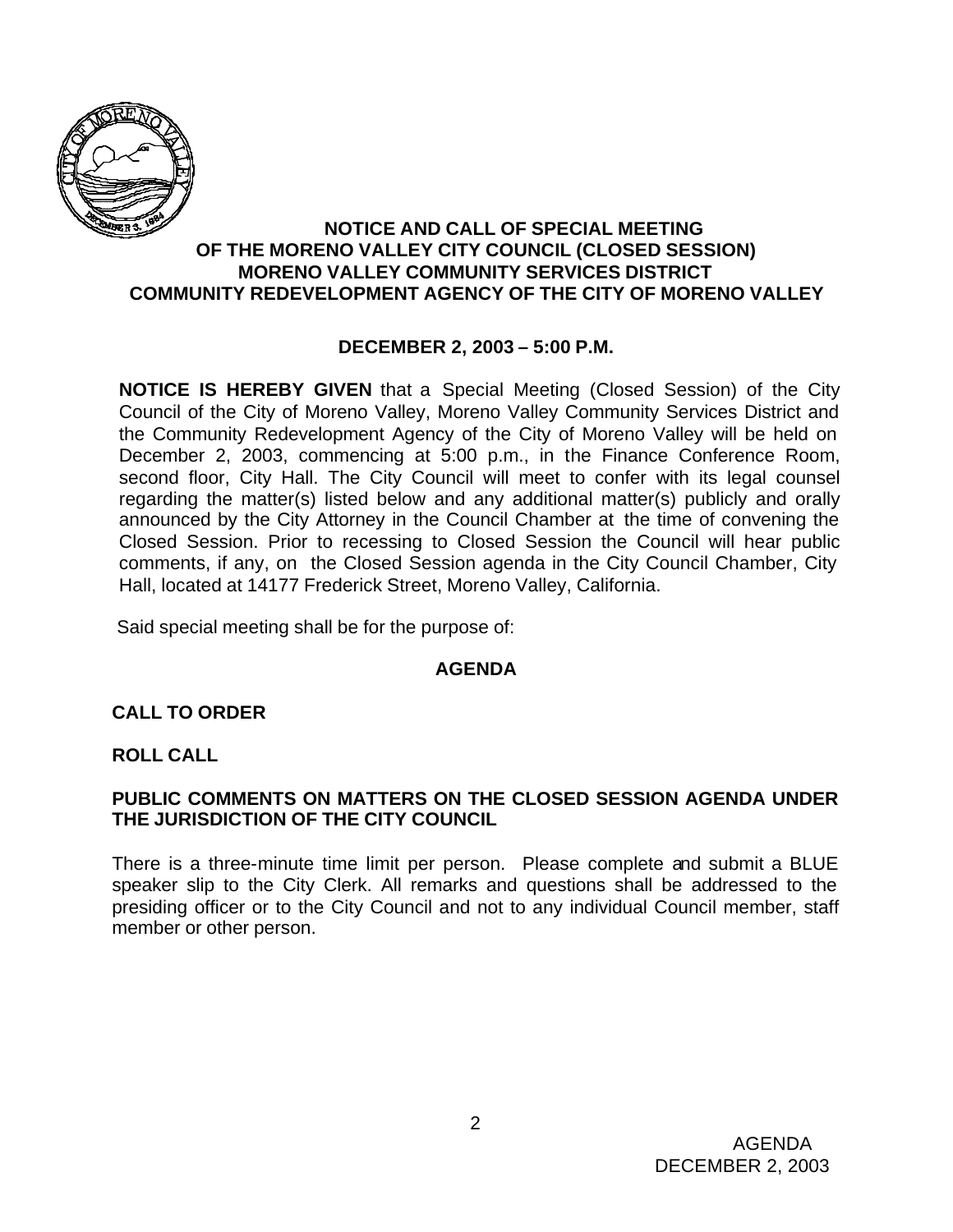## **CLOSED SESSION**

1) SECTION 54956.9(a) – CONFERENCE WITH LEGAL COUNSEL – EXISTING

The Closed Session will be held pursuant to Government Code:

LITIGATION a) Case: *Leaders in Community Alternatives, Inc. v. City of Moreno Valley, et. al.* Court: United States District Court, Central District of California Case No.: EDCV-02-1207 VAP SGLx b) Case: *ADAD LLC v. City of Moreno Valley, et. al.* Court: Riverside Superior Court Case No.: RIC 374644 c) Case: *W.B. Walton v. City of Moreno Valley, et. al.* Court: Riverside Superior Court Case No.: RIC 377795 d) Case: *Sierra Lathing, Inc. v. City of Moreno Valley, et. al.* Court: Riverside Superior Court Case No.: RIC 281662 e) Case: *Angel Mendoza, by and through His Guardian Ad Litem, Eulalia Mendoza v. City of Moreno Valley and Moreno Valley Animal Services, and Does 1 through 50, Inclusive* Court: Riverside Superior Court Case: RIC 396599 f) Case: *Suarez v. City of Moreno Valley* Court: Riverside Superior Court Case: RIC 396766 g) Case: *Public Entity Risk Management Authority v. City of Moreno Valley, City of Palm Desert, City of Simi Valley, City of Palm Springs, City of La Quinta, City of Hemet, Coachella Valley Association of Governments, City of Rolling Hills, and DOES 1-50* Court: Riverside Superior Court Case: INC 038382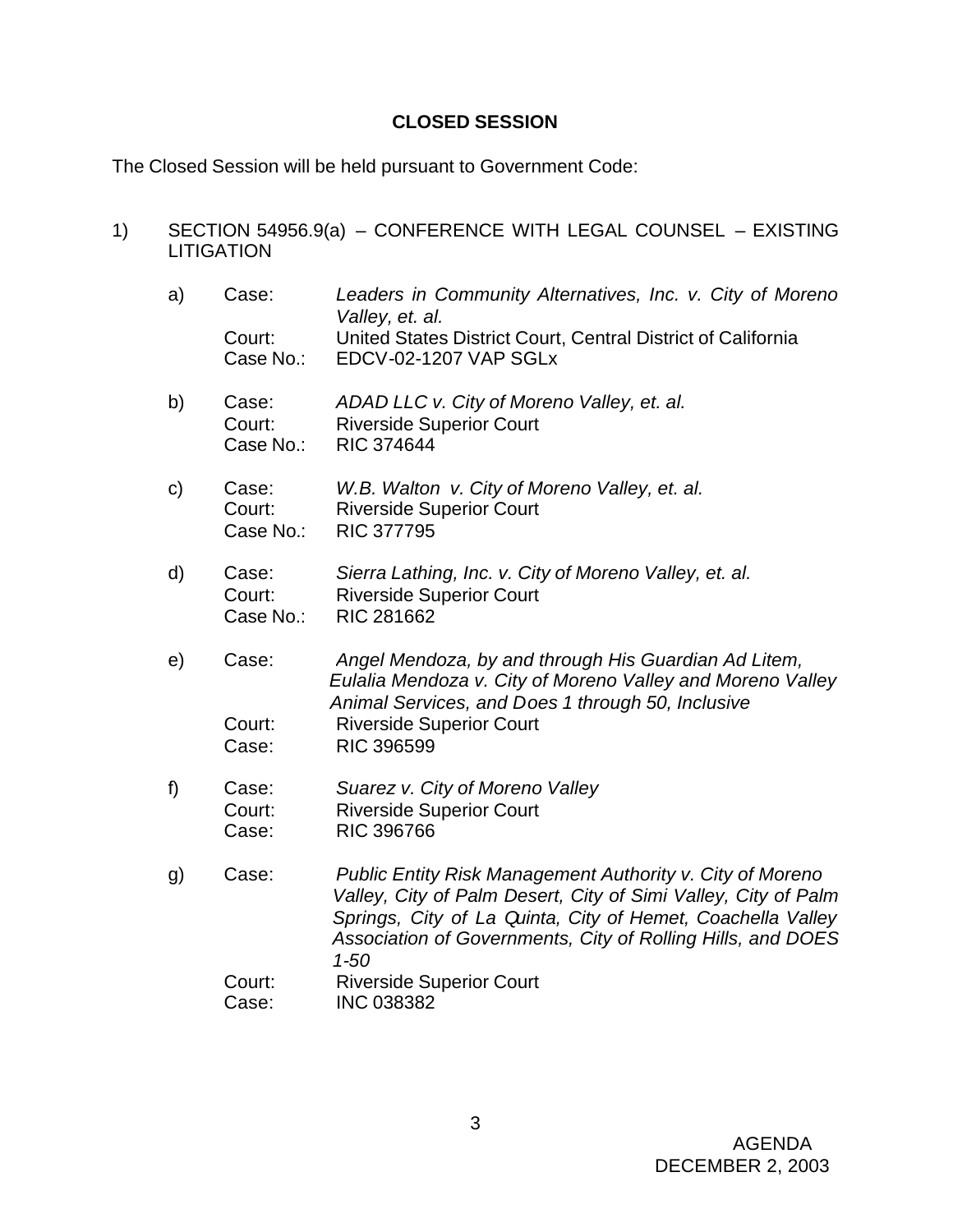- h) Case: *City of Desert Hot Springs, Debtor* Court: United States Bankruptcy Court for the Central District of California, Riverside Division Case: RS01-30756-DN
- i) Case: *Citizens to Enforce CEQA v. City of Moreno Valley, et. al* Court: Riverside Superior Court Case: 403114
- j) Case: *Lockheed Martin Corporation v. RCHCA, et. al.* Court: U.S. District Court Central District of California Eastern Division Case No.: EDCV 97-0051 RT (Vap)
- k) Case: *Efrain Garcia v. City of Moreno Valley* Court: United States District Court Case No.: EDCV 99-0310 RT (VAPx)
- 3) SECTION 54956.9(b)(1) CONFERENCE WITH LEGAL COUNSEL SIGNIFICANT EXPOSURE TO LITIGATION Number of Cases: 3
- 4) SECTION 54956.9(c) CONFERENCE WITH LEGAL COUNSEL INITIATION OF LITIGATION Number of Cases: 3

# **REPORT OF ACTION FROM CLOSED SESSION BY CITY ATTORNEY, IF ANY**

# **ADJOURN TO SPECIAL JOINT STUDY SESSION**